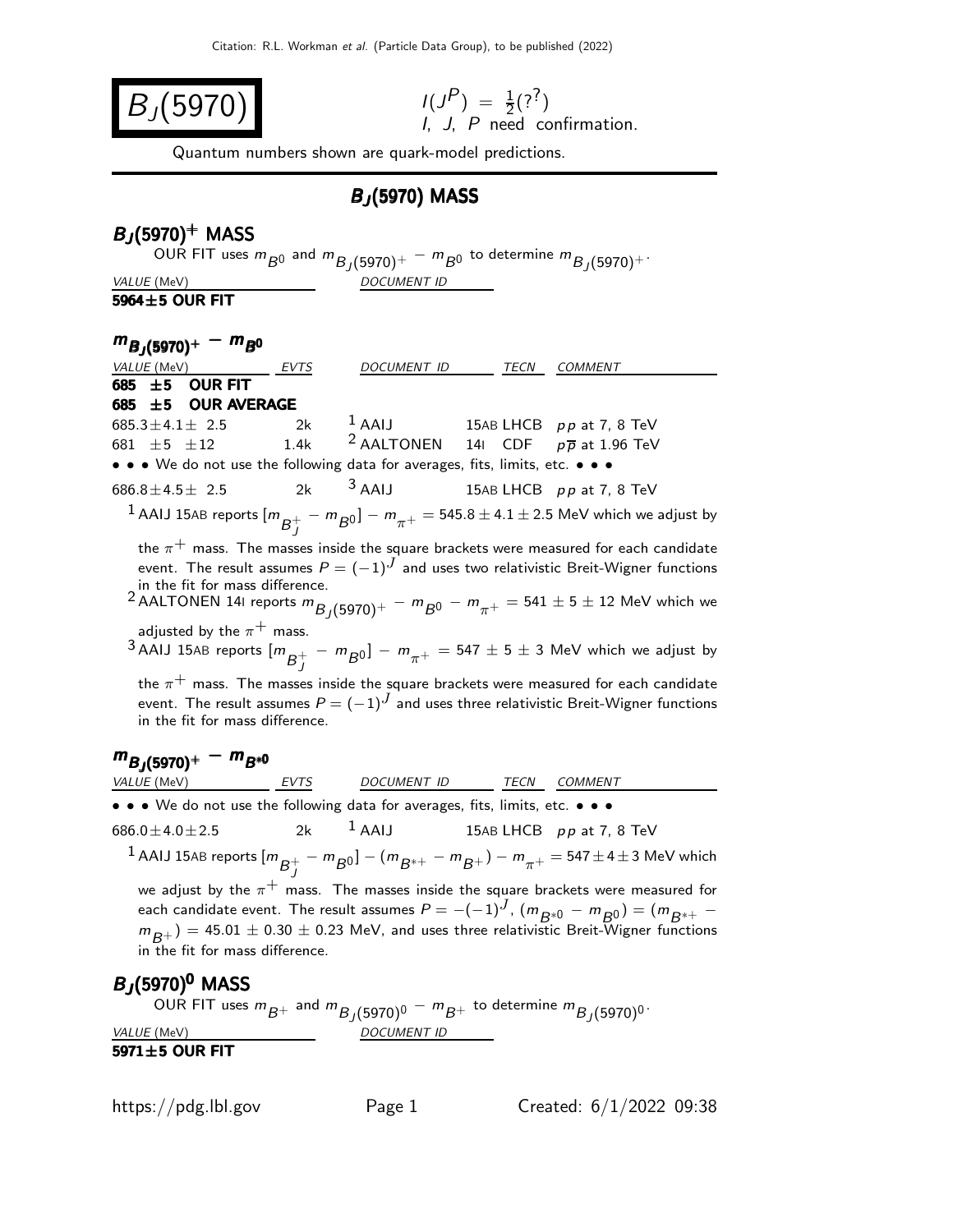| $m_{B_J(5970)^0} - m_{B^+}$                                                   |      |                          |      |                                                                                                                                                                                                                                                                                                      |
|-------------------------------------------------------------------------------|------|--------------------------|------|------------------------------------------------------------------------------------------------------------------------------------------------------------------------------------------------------------------------------------------------------------------------------------------------------|
| VALUE (MeV)                                                                   | EVTS | DOCUMENT ID              | TECN | <b>COMMENT</b>                                                                                                                                                                                                                                                                                       |
| <b>OUR FIT</b><br>691 $\pm$ 5                                                 |      |                          |      |                                                                                                                                                                                                                                                                                                      |
| <b>OUR AVERAGE</b><br>691 $±5$                                                |      |                          |      |                                                                                                                                                                                                                                                                                                      |
| 689.9 $\pm$ 2.9 $\pm$ 5.1                                                     | 10k  | $1$ AAIJ                 |      | 15AB LHCB pp at 7, 8 TeV                                                                                                                                                                                                                                                                             |
| 698 $\pm 5$ $\pm 12$                                                          | 2.6k | <sup>2</sup> AALTONEN    |      | 141 CDF $p\overline{p}$ at 1.96 TeV                                                                                                                                                                                                                                                                  |
| • • • We do not use the following data for averages, fits, limits, etc. • • • |      |                          |      |                                                                                                                                                                                                                                                                                                      |
| $714.3 \pm 6.4 \pm 5.1$                                                       | 10k  | $3$ AAIJ                 |      | 15AB LHCB pp at 7, 8 TeV                                                                                                                                                                                                                                                                             |
|                                                                               |      |                          |      | $^1$ AAIJ 15AB reports $[m_{\overline{B}^0_{\phantom{0}I}} - m_{\overline{B}^+}] - m_{\pi^-} =$ 550.4 $\pm$ 2.9 $\pm$ 5.1 MeV which we adjust by                                                                                                                                                     |
| in the fit for mass difference.                                               |      |                          |      | the $\pi^-$ mass. The masses inside the square brackets were measured for each candidate<br>event. The result assumes $P = (-1)^J$ and uses two relativistic Breit-Wigner functions<br><sup>2</sup> AALTONEN 141 reports $m_{B_1(5970)^0} - m_{B^+} - m_{\pi^-} = 558 \pm 5 \pm 12$ MeV which we     |
| adjusted by the $\pi^-$ mass.                                                 |      |                          |      | $3$ AAIJ 15AB reports $[m_{\overline{B}^0_1} - m_{\overline{B}^+}] - m_{\pi^-} = 575 \pm 6 \pm 5$ MeV which we adjust by                                                                                                                                                                             |
| in the fit for mass difference.                                               |      |                          |      | the $\pi^-$ mass. The masses inside the square brackets were measured for each candidate<br>event. The result assumes $P = (-1)^J$ and uses three relativistic Breit-Wigner functions                                                                                                                |
| $m_{B,(5970)^0} - m_{B^{*+}}$                                                 |      |                          |      |                                                                                                                                                                                                                                                                                                      |
| VALUE (MeV) EVTS                                                              |      | DOCUMENT ID TECN COMMENT |      |                                                                                                                                                                                                                                                                                                      |
| • • We do not use the following data for averages, fits, limits, etc. • • •   |      |                          |      |                                                                                                                                                                                                                                                                                                      |
| 691.6 $\pm$ 3.7 $\pm$ 5.1                                                     | 10k  | $1$ AAIJ                 |      | 15AB LHCB pp at 7, 8 TeV                                                                                                                                                                                                                                                                             |
|                                                                               |      |                          |      | $^{-1}$ AAIJ 15AB reports $[m_{\overline{B}^0_I} - m_{\overline{B}^+}] - (m_{\overline{B}^{*+}} - m_{\overline{B}^+}) - m_{\pi^-} = 552 \pm 4 \pm 5$ MeV                                                                                                                                             |
| difference.                                                                   |      |                          |      | which we adjust by the $\pi^-$ mass. The masses inside the square brackets were measured<br>for each candidate event. The result assumes $P = -(-1)^J$ , $(m_{R^{*+}} - m_{R^+}) = 45.01 \pm 10^{-3}$<br>$0.30 \pm 0.23$ MeV, and uses three relativistic Breit-Wigner functions in the fit for mass |

# BJ (5970) WIDTH

| $B_J(5970)^+$ WIDTH                                                           |             |                    |      |                                 |
|-------------------------------------------------------------------------------|-------------|--------------------|------|---------------------------------|
| <i>VALUE</i> (MeV)                                                            | <b>EVTS</b> | <b>DOCUMENT ID</b> | TECN | <b>COMMENT</b>                  |
| 62±20 OUR AVERAGE                                                             |             |                    |      |                                 |
| $63 \pm 15 \pm 17$                                                            | 2k          | $1$ AAIJ           |      | 15AB LHCB pp at 7, 8 TeV        |
| $60 + \frac{30}{20} \pm 40$                                                   | 1.4k        | AALTONEN           | 14I  | CDF $p\overline{p}$ at 1.96 TeV |
| • • • We do not use the following data for averages, fits, limits, etc. • • • |             |                    |      |                                 |
| $61 \pm 14 \pm 17$                                                            | 2k          | $2$ AAIJ           |      | 15AB LHCB pp at 7, 8 TeV        |
| $61 \pm 15 \pm 17$                                                            | 2k          | $3$ AAIJ           |      | 15AB LHCB pp at 7, 8 TeV        |

 $1$  Assuming  $P = (-1)^J$  and using two relativistic Breit-Wigner functions in the fit for mass

difference.<br><sup>2</sup> Assuming P = (−1)<sup>J</sup> and using three relativistic Breit-Wigner functions in the fit for

mass difference.<br><sup>3</sup> Assuming  $P=-(-1)^J$  and using three relativistic Breit-Wigner functions in the fit for mass difference.